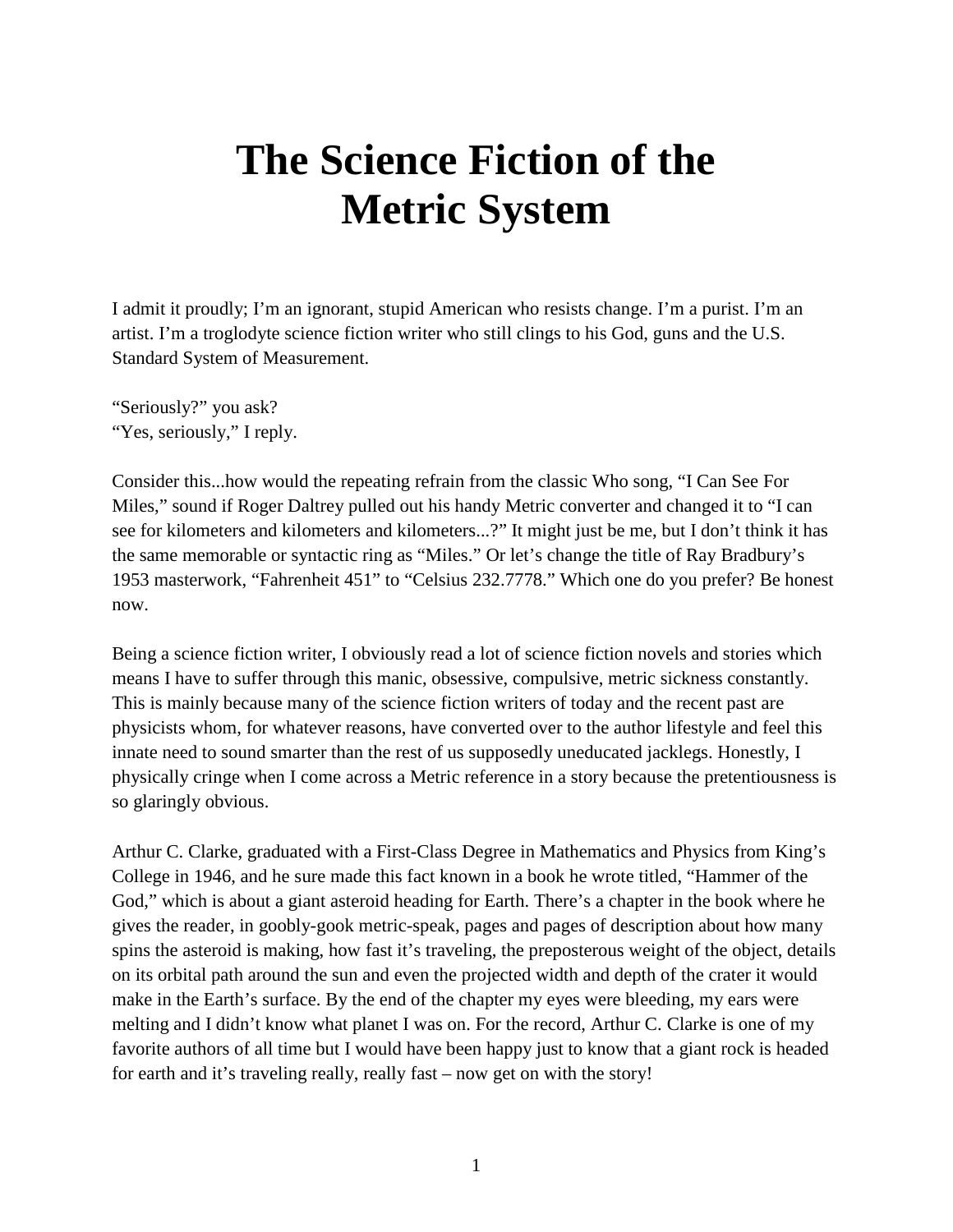The argument these physicist/science fiction writers counter with is that the details of the Laws of Physics have to be explained carefully and correctly or the fiction just isn't believable. Bullhockey! Bradbury never dealt with the complexities of metricism (Hey - I just made that word up!), no, he was more concerned with the quality of the actual words he was writing and the metaphorical implications of his story. You see, Bradbury wrote for the regular person, the common man, the reader who enjoys the process of reading, not the elitist scientists or scientistwannabees who still haven't figured out what ignited the Big Bang or what resides in the singularity of a black hole (I have a feeling the two are related but that's fodder for another blog). That sums my own literary philosophy up perfectly.

In a scientific manual, article, report, essay or journal, sure, go for it – use all the metricism you want, that's where it belongs. It doesn't belong in fiction unless you want to turn people into blocks of unconscious stone.

Anton Chekhov, one of Russia's greatest writers, once said that "Clarity of expression is of utmost importance." He was absolutely correct. Here's one of the problems a writer has to deal with when someone reads his story; he/she has to put pictures in the reader's mind clearly and simply or the meaning of what the reader is reading is not comprehended by them. I ask any of you out there, can you picture in your mind how long a kilometer is? How about a mile? Again, be honest. Of course, picturing a mile is much easier than picturing a kilometer, which is 1.609 of a mile. How do you picture 1.609 of a mile in your head? You can't, but it sure sounds smart and important, doesn't it?

I've talked to some of the finest products our U.S. university system is squeezing out through the grinder and when I have this conversation with them they look at me as if I'm The Who's "Deaf, Dumb and Blind Kid." The Metric system is easy! they protest in their snobby, stuffy, professorlike voices. Does this seem easy to you...

- 1 inch is about 25 millimeters or 2.54 centimeters
- 1 pound is about 454 grams or 0.436 kilograms
- 10 degrees Fahrenheit is minus 12.22 degrees Celsius
- 1 cup is 0.2365 liters
- 1 square mile is  $2.590 \text{ km}^2$
- And one stat I read about the other day is that converting to the Metric system will somehow magically increase the total surface area of the solar system by 42%. WHAT???

Yeah, I thought so. No wonder the United States is one of only three countries left in the world still using the Standard system (Myanmar and Liberia are the other two)! The fact of the matter is that the Metric system is only different from the Standard system because it's the Metric system. Both are accurate forms of measurement, both can be broken down into smaller and